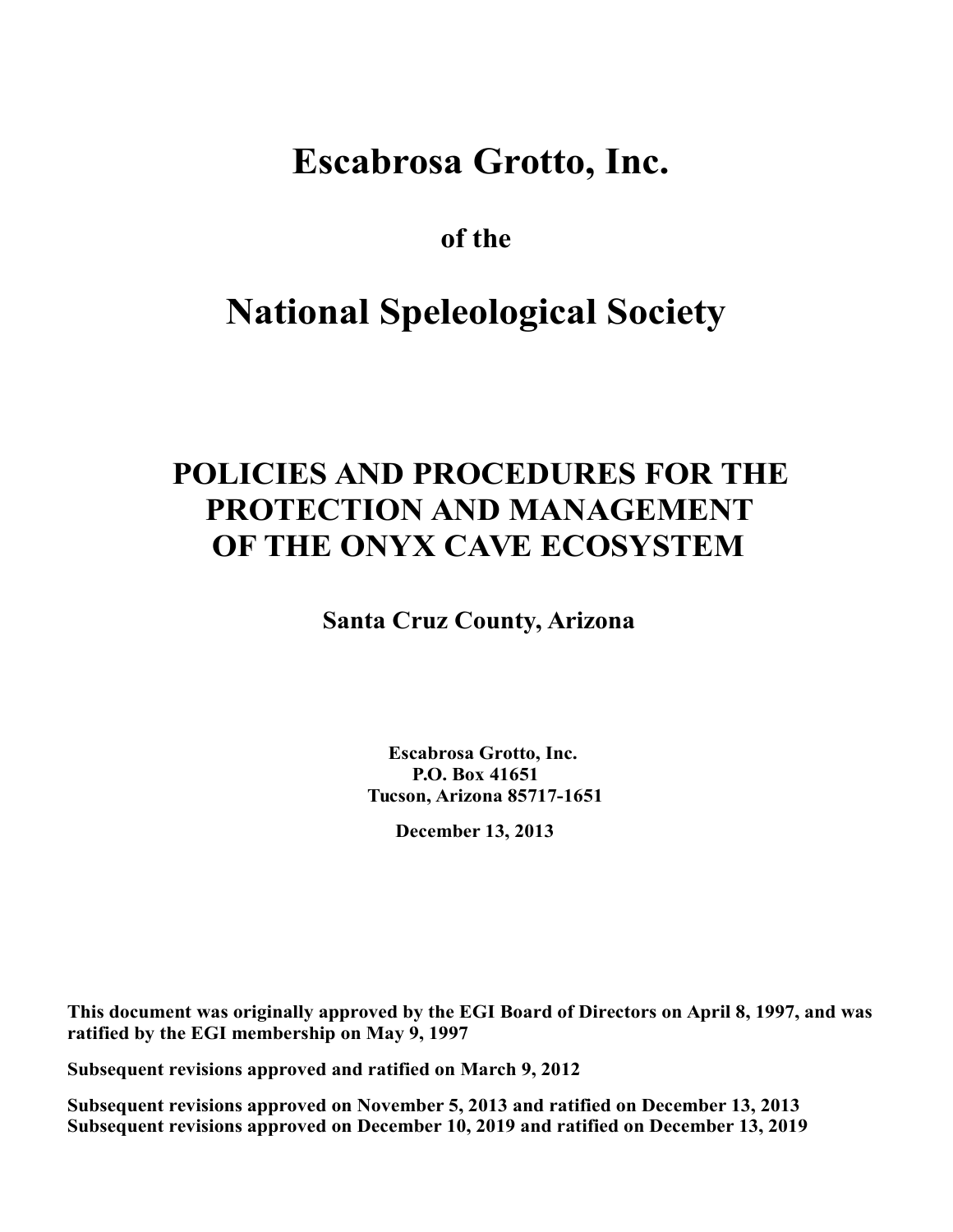#### **1. LIST OF ABBREVIATIONS/ACRONYMS/DEFINITIONS**

|                               | Adult A person over 18 years of age.                                                             |
|-------------------------------|--------------------------------------------------------------------------------------------------|
|                               |                                                                                                  |
| BoD  Board of Directors, EGI. |                                                                                                  |
|                               | Conservation Chair  EGI BoD member responsible for conservation issues.                          |
|                               | EGI  Escabrosa Grotto, Inc. Tucson, Arizona                                                      |
|                               | Key Holder Person authorized to issue the Onyx Cave gate key to Onyx Cave visitors.              |
|                               |                                                                                                  |
|                               | Onyx  Onyx Cave, Santa Cruz County, Arizona                                                      |
|                               | SARA Southern Arizona Rescue Association                                                         |
|                               | Speleothem $\dots \dots$ A secondary mineral deposited by the action of water; a cave formation. |
|                               | Youth Person (minor) 8-17 years of age.                                                          |
|                               | Child/Children  Person/Persons (minors) under 8 years of age.                                    |

#### **2. STATEMENTS OF PURPOSE AND RATIONALE**

- **2.1. PURPOSE.** The purpose of this document is to define and publish the policies and procedures established by the Escabrosa Grotto, Inc., of the National Speleological Society for the protection and management of Onyx Cave. Since 1973, EGI has held a lease, which allows EGI to control access into Onyx and to provide for the cave"s management and protection. EGI intends that these policies and procedures ensure that Onyx will be managed in a consistent and reasonable manner that will preserve, to the greatest extent possible, the delicate natural ecosystem that is Onyx, while also recognizing the realities of the human desire for recreation, exploration, and research.
- **2.2. RATIONALE.** As the lease-holder, EGI has the right to establish policies and procedures to manage Onyx to accomplish EGI"s goals for the cave, while also remaining consistent with the wishes/goals/purposes of the owner. The goal of EGI is to strike a balance between aggressively protecting Onyx while also allowing reasonable entry for recreation, exploration, and research. EGI is responsible for establishing policies and procedures for the management of Onyx. While receptive to, and even welcoming, the ideas and concerns of other cavers in the local community, the ultimate responsibility for the drafting, adoption and execution of this Management Plan rests with the EGI membership. Should any situation or question arise concerning the management of Onyx that is not covered in this document, the issue will be resolved by the BoD.

#### **3. PENALTIES**

 Violations of any of the rules and policies as stated in this document, or the rules and policies as expressed on the Onyx Cave release form or entry permit, or any misrepresentation or omissions of information on the release form or entry permit*,* may result in forfeiture of future access privileges into Onyx Cave. Any forfeiture or penalty resulting from these types of violations will be at the discretion of the BoD. Any questions or appeals concerning a forfeiture or penalty will be referred to the BoD.

#### **4. BRIEF DESCRIPTION OF ONYX CAVE**

Onyx is a moderately large cave in Santa Cruz County, Arizona, with an estimated two miles of total passage. It is primarily horizontal, but has some attendant verticality, with a number of pits up to 150 feet deep. The main passage has a rift about 20 feet deep not far from the entrance, and at least minimal climbing skills are required to travel into the cave for any appreciable distance. The cave is fairly well decorated with many speleothems, including shields and helictites. While moist in many places and wet in some, there is no running stream and only a few pools.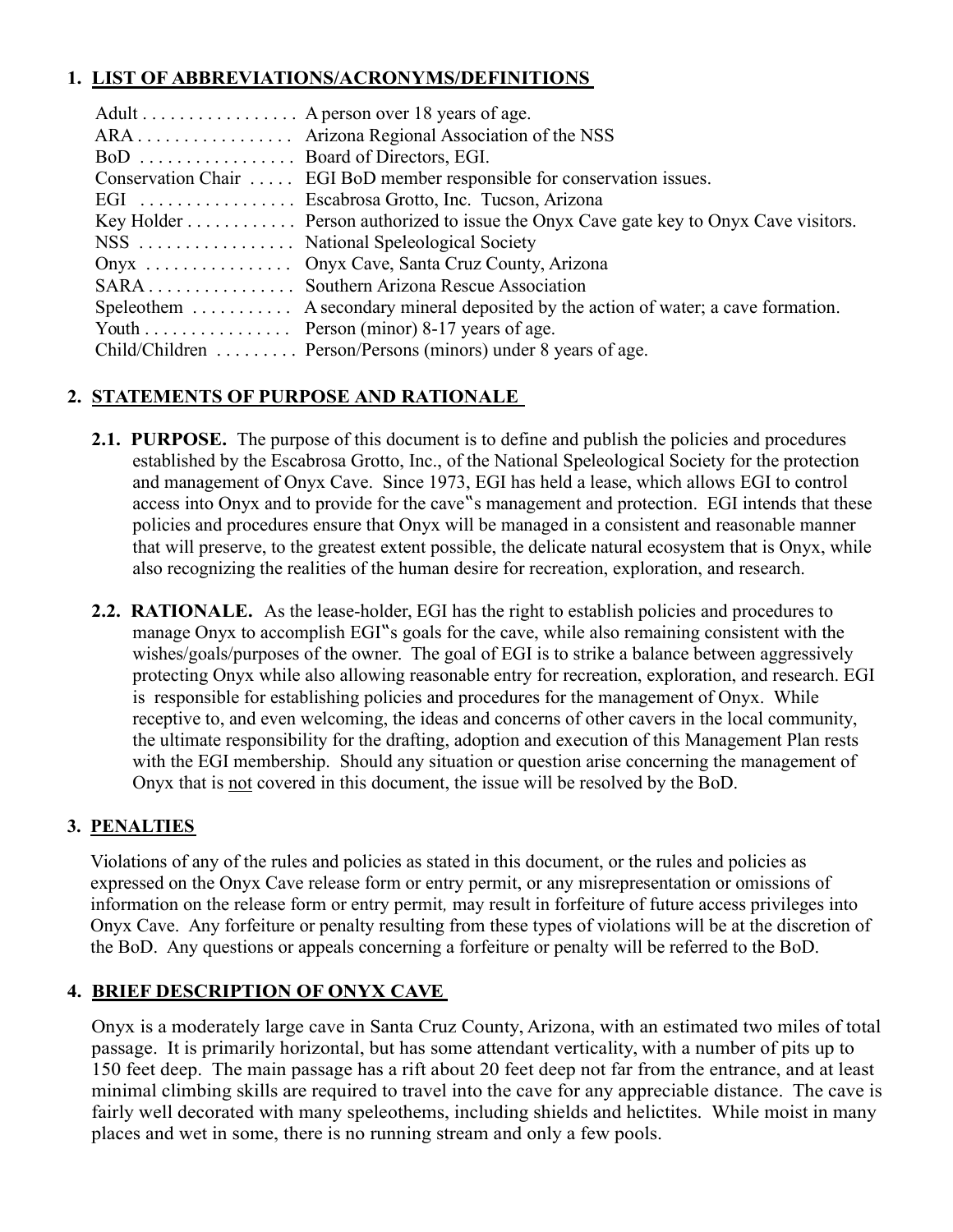#### **5. ENTRY REQUIREMENTS**

- **5.1. JUSTIFICATION.** Due to concerns about vandalism/littering/damage to Onyx, EGI has concluded that the requirements for entry into Onyx must be expressly defined and published in this document.
- **5.2. RESPONSIBILITY.** EGI carries no liability insurance and will not assume responsibility for the safety of visitors entering Onyx Cave. It is therefore the responsibility of every Onyx visitor to obtain adequate equipment and proper training. Risks may include, but are not limited to, misinformation; lack of proper instruction; equipment malfunction; equipment misuse by either the participant or other participants or owners or managers of Onyx Cave; slippery surfaces; dislodged rocks; falling; dangerous animals; unimproved roads or trails; and other risks, with consequential injuries received that may be compounded by negligent rescue operations or procedures of the released parties or others. This list is by no means complete and does not exclude any other risks that may arise but are not listed.

#### **5.3. RESERVATIONS.**

- **5.3.1. Requests.** All requests for entry into Onyx must be made through the Conservation Chair by either contacting him/her directly or by writing to: EGI, PO Box 41651, Tucson, AZ 85717- 1651. This initial request must identify the Trip Leader. Although additional trip members may be identified at a later date, the Permit must list the finalized roster of trip participants and be reviewed by the Conservation Chair and the Key Holder prior to key issuance.
- **5.3.2. Group Size and Number of Trips per Day.** Any group entering Onyx will be limited to a minimum of three (3) persons and maximum of eight (8) persons. No more than two groups may enter Onyx per day. Exceptions to this policy (for special events such as ARA gatherings, rescue practices, etc.) will be at the discretion of the Conservation Chair or the BoD. The second group must not enter the cave until at least 1 hour after the first group to avoid joining up at places such as the "gorge." Groups may not join up in the cave and travel together, or switch group members.
- **5.3.3. Scheduling.** A two-week notice to the Conservation Chair will be required of all regular sized groups (3-8 persons) requesting a key. This notice will allow more turn-around time for checking the Post Office box, giving out releases and getting the paperwork signed before issuing a key. Key requests with a less than two-week notice will be handled, if possible, on a first-come/first-served basis **if** it can be coordinated between the Conservation Chair and a Key Holder. If the U. S. Postal Service is used for a request by an out-of-town group, a three week lead time is required. The use of email or phone calls instead of the postal service is encouraged. The key shall be sent/returned via U.S. Postal Service certified mail with a return-receipt requested, or a traceable commercial carrier like FedEx, UPS, etc.
- **5.3.4. Priority.** Priority for reservations is given to EGI members and other organized caving groups so long as it does not interfere with another group"s previously scheduled reservation.
- **5.3.5. Confirmation.** If the requesting group qualifies, and the requested date is available, it will receive a reservation and a Key Holder will be notified by the Conservation Chair. Key Holders must check with the Conservation Chair before issuing a key to ensure that the reservation is valid.
- **5.3.6. Key Deposit.** A \$100 deposit (cash or check) is required of every requester (except for EGI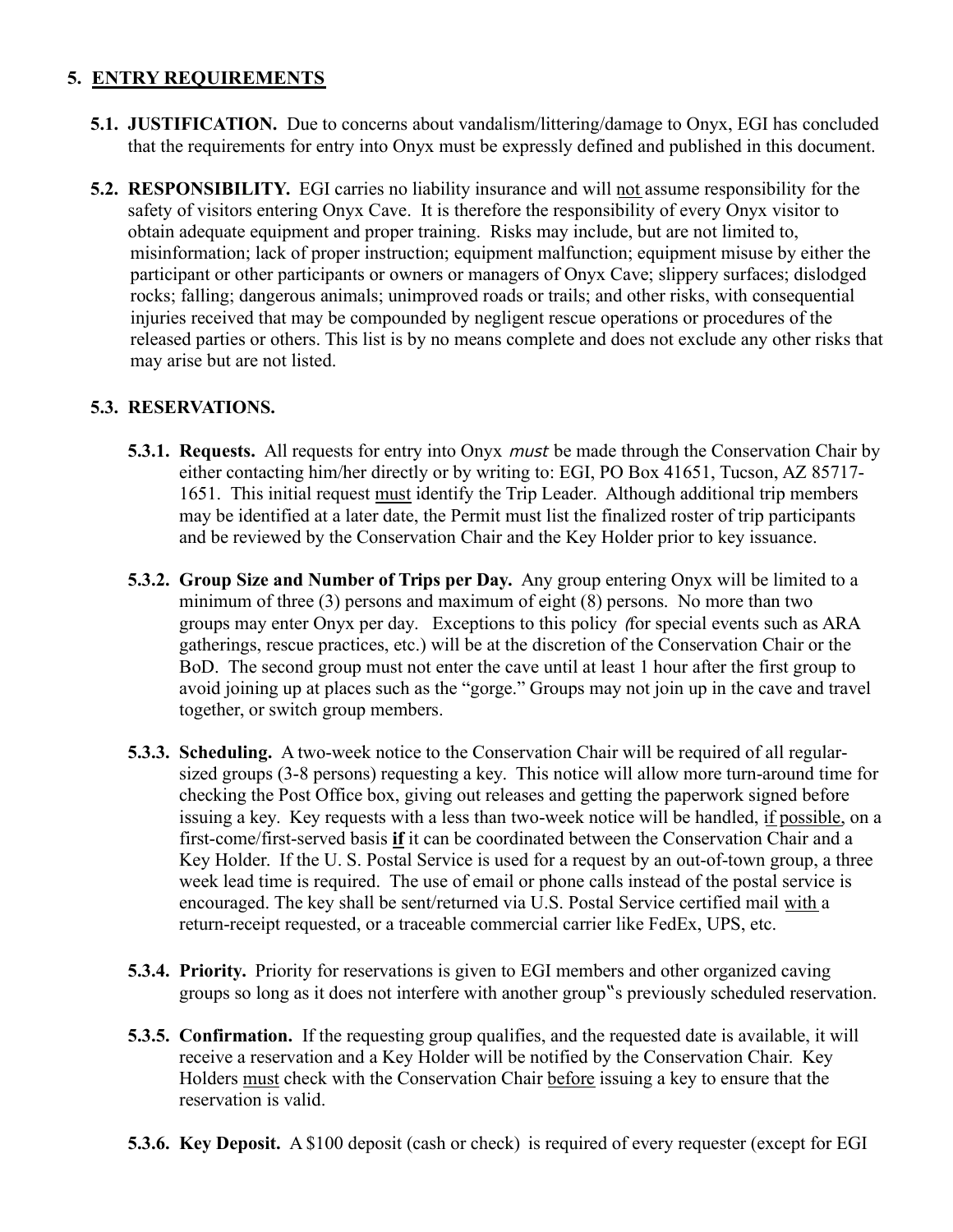members). The key must be returned by the date agreed upon on the Permit or the deposit may be forfeited. If a delay in returning the key at the agreed upon time is unavoidable, then the issuing Key Holder or Conservation Chair must be contacted via telephone or email as soon as possible.

 **5.3.7. Lost Keys.** As it costs up to \$150 to replace the gate lock and keys, a lost key will likely result in forfeiture of the key deposit and possible forfeiture of future access privileges to Onyx.

#### **5.4. GROUP PERSONNEL**

#### **5.4.1. Trip Leader.**

- **5.4.1.1.** The Trip Leader is the most important member of any group entering Onyx, and by agreeing to serve as Trip Leader, must also agree to accept the numerous responsibilities that come with the role.
- **5.4.1.2.** The Trip Leader must either: (1) have been in Onyx at least five times within the previous five years, or (2) in the case of long-time cavers who have visited Onyx dozens of times over many decades, obtain approval from the Conservation Chair.
- **5.4.1.3.** By signing the Onyx Cave Permit and accepting the Onyx gate key, the Trip Leader is attesting to possessing sufficient caving skill and knowledge to assure the safety of his/her group and the preservation of the cave.
- **5.4.1.4.** The Trip Leader shall be a participating member of the group entering the cave and shall be the person to pick up the key, unless the Conservation Chair authorizes another person to pick up the key in the Trip Leader "s stead.
- **5.4.1.5.** The Trip Leader will be provided a copy of this Management Plan, and is expected to read it and be knowledgeable about its contents.
- **5.4.1.6.** The Trip Leader is required to brief the members of his/her group on the Onyx Safety, Etiquette, and Conservation Rules contained in Appendix A of this Management Plan – a paper copy of this Appendix (entitled "Onyx Cave Trip Leader Briefing Guide") will be provided to the Trip Leader by the Key Holder at time of key issuance. If the Trip Leader would like to preview this Appendix prior to key issuance, it may be (1) viewed on the EGI web page, or (2) a copy may be requested via email from the Conservation Chair.
- **5.4.1.7.** The Trip Leader shall be held responsible to EGI for supervising the actions of his/her group while the group is in Onyx. It is also required that members of the group follow the guidance and judgment of their respective Trip Leader while in Onyx Cave.
- **5.4.2. Beginning/Inexperienced Cavers.** As Onyx Cave presents many challenges and hazards to even the experienced caver, beginning or inexperienced cavers will not normally be allowed to visit Onyx. Exceptions to this policy will be at the discretion of the Conservation Chair or the BoD.
- **5.4.3. Youths.** For any group entering Onyx which includes youths, a ratio of one adult for every one youth will be maintained. Example: For a maximum group size of eight (as per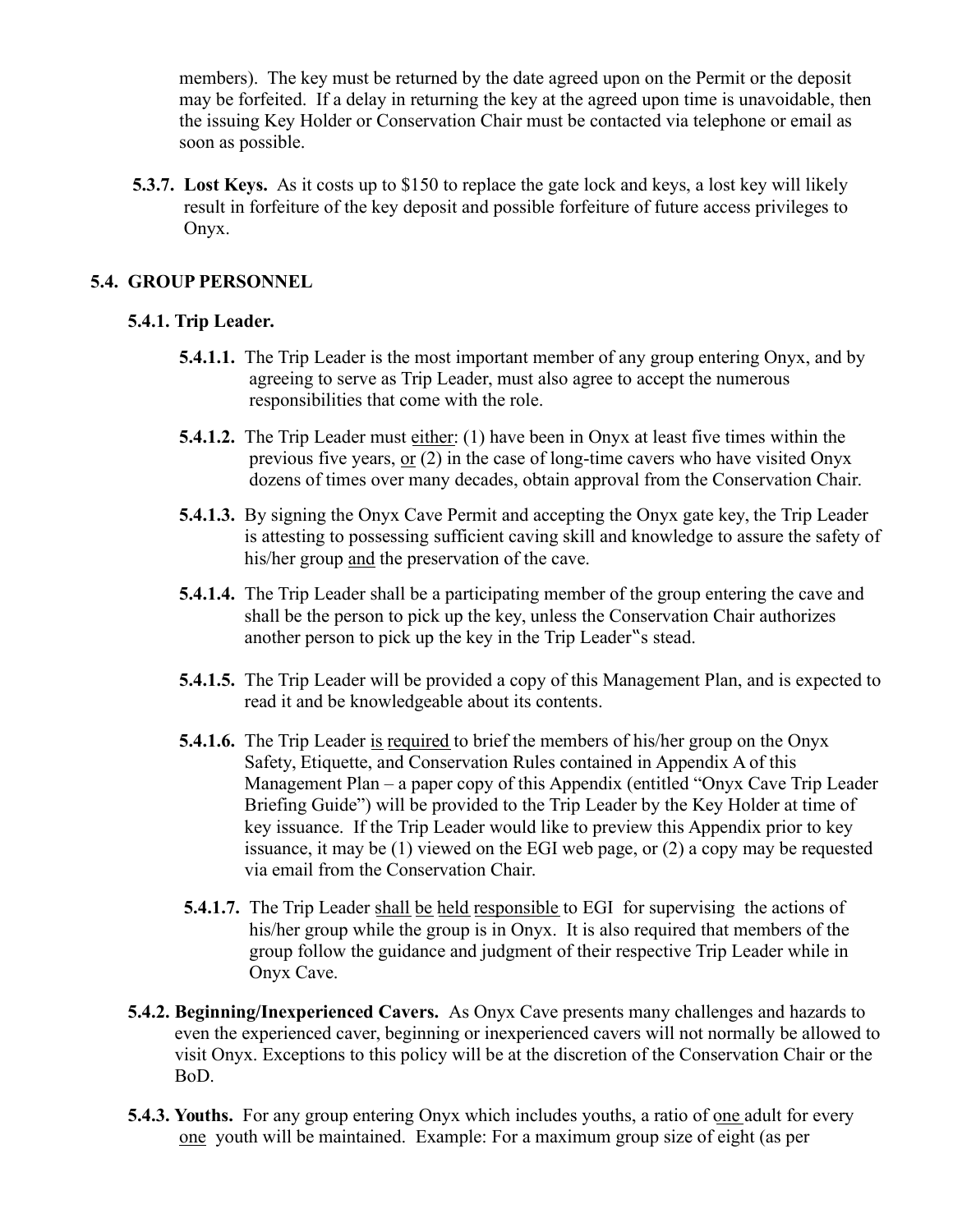paragraph 5.3.2.), there can be a maximum of four youths on any single Onyx visit (i.e. four youths and four adults). Exceptions to this ratio will be at the discretion of the BoD. There may also be instances where youths visit Onyx as a member of a recognized "Youth Group" (such as Scouts). A Youth Group of this type is usually comprised of designated adult leaders and youths who, for the most part, are not legally related to each other (although there may be parents with their children). A Youth Group entering Onyx may consist of not less than four (4) members, may have up to eight (8) members (as per paragraph 5.3.2.), but at least two of the group must be qualified adult Trip Leaders (as defined in paragraph 5.4.1. above), and the Adult/Youth ratio specified at the beginning of this paragraph must be followed. A Youth Group wishing to make a reservation to visit Onyx must contact the Conservation Chair a minimum of four weeks prior to the proposed visit date.

 **5.4.4. Children.** Due to the many challenges and hazards present in Onyx, EGI has decided as a general policy to not allow children to enter/visit Onyx. Exceptions to this policy will be at the discretion of the Conservation Chair or the BoD.

#### **5.5. RELEASES AND DOCUMENTATION.**

- **5.5.1. Onyx Cave Release and Waiver of Liability.** Each waiver is valid for one person and only for one trip. The Trip Leader shall ensure that every member of his/her group receives and reads a copy of the waiver (including the Trip Leader), and legibly signs and fills out all required information in dark ink. The Trip Leader will give the waivers (original version if copies are made) to the Key Holder before receiving the key. Before issuing the key, the Key Holder will ensure that names on the waivers match those on the Onyx Cave Permit.
- **5.5.2. Onyx Cave Permit.** The Trip Leader shall (1) ensure that the names, addresses, and phone numbers of every member of his/her group have been clearly and legibly printed in dark ink onto the permit, and (2) that every member of his/her group has signed the permit. Before issuing the key, the Key Holder will also ensure that (1) the permit has been properly and legibly filled out in dark ink, (2) that all participants have signed (not printed) and dated their signatures,  $(3)$  that no one who has a "forfeiture of access" is on the roster or planning to visit the cave and (4) in all cases, if at all possible, the Conservation Chair should be notified of all participants in advance. No substitutions may be made after key issuance, and the names of any "no-shows" will be deleted from both copies of the permit.
- **5.5.3. Parental Permission.** The Trip Leader will ensure that any youth intending to enter Onyx as a member of his/her group has the signed permission of a parent or guardian. This permission must be presented to the Key Holder prior to issuance of the Onyx Key.
- **5.5.4. Copies.** Two copies of the completed Permit are required. Either two separate permits are accomplished, or the original completed permit may be photocopied. The original copy will remain with the Key Holder, and the other copy must remain in the Trip Leader s possession while in Onyx.
- **5.5.5. Onyx Cave Register.** A cave register is located in the entrance room of Onyx. An additional condition for entry into Onyx is that ALL visitors will agree to legibly sign in the Onyx Register upon entering the cave AND to sign out upon exiting. It is the Trip Leader "s responsibility to ensure that all members of the visiting group sign the register.
- **5.6. PAY-FOR-PLAY.** Paid guided trips into Onyx, whether by a company or by an individual, are prohibited.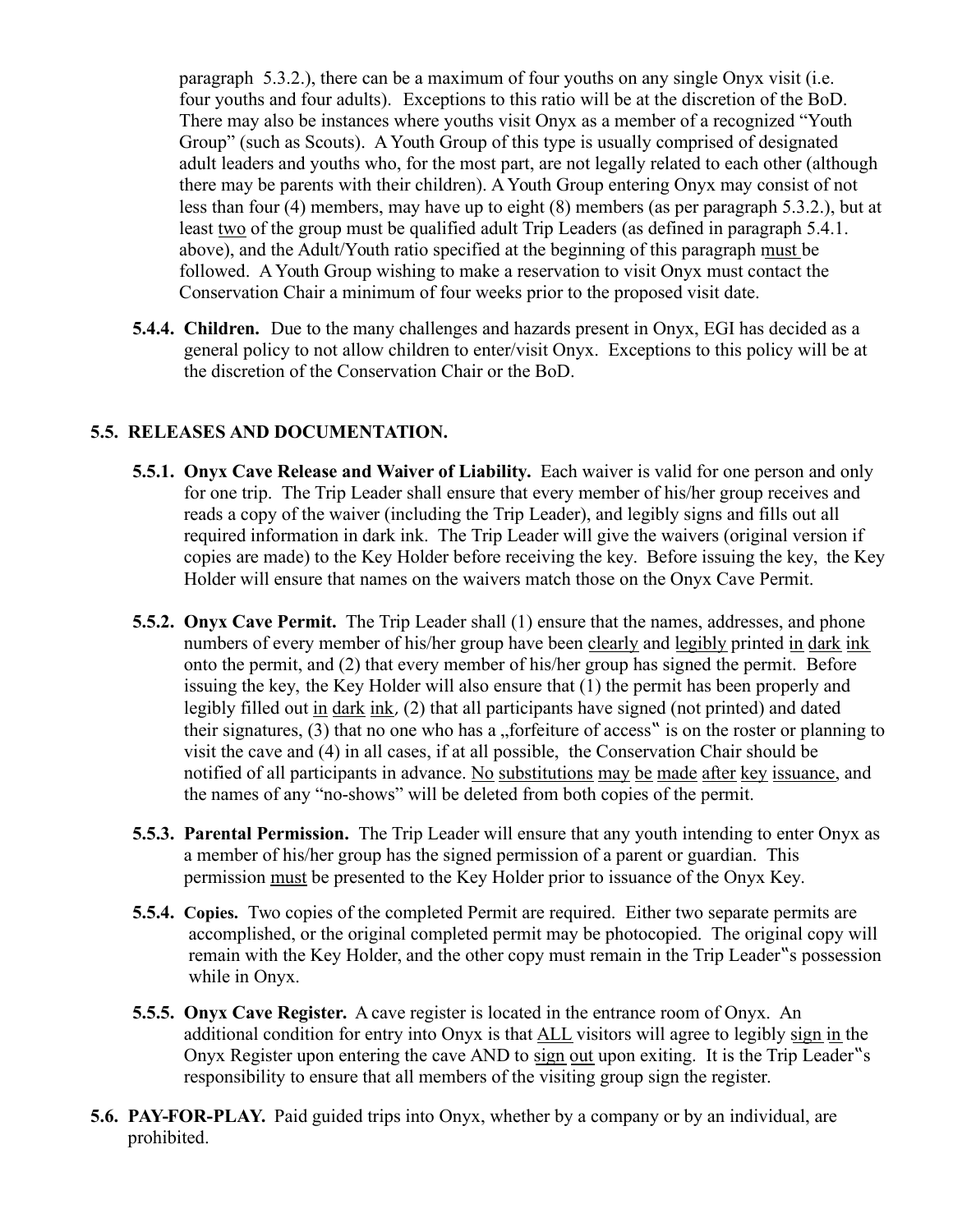#### **6. CAVE ETIQUETTE**

#### **6.1. EQUIPMENT.**

- **6.1.1. Lighting.** Everyone entering Onyx must have at least three sources of light on their person or in their cave pack. Electric lamp use is preferred. Carbide lamps are allowed if handled and used with care. Absolutely no dumping of spent carbide in Onyx is allowed and all spent carbide will be safely packed out and removed from Onyx and disposed of properly. Great care will be taken during re-carbiding to ensure that no carbide is spilled into the Onyx environment. The use of candles, flares, torches, oil lanterns, or Coleman-type (i.e. with a mantle) lanterns as a light source within Onyx is prohibited.
- **6.1.2. Helmets.** All persons entering Onyx are required to wear a protective helmet, with chin strap. Each person "s helmet is required to have a light mounted to the helmet.
- **6.1.3. Cave Packs.** EGI requires that every person entering Onyx carry a hands-free cave pack (e.g., equipped with shoulder straps or attached to a belt around the waist) for such items as extra batteries and bulbs for lights, water, pee bottles, snacks, first aid kit, etc. The pack is also useful for carrying out any trash generated by the group.
- **6.1.4. First Aid Kit.** Each Group entering Onyx is required to have at least one first aid kit.
- **6.1.5. Footwear.** EGI recommends the wearing of sturdy hiking/climbing boots with lug-pattern soles - tennis/sneaker-type street shoes are not recommended.
- **6.1.6. Gloves.** EGI requires the wearing of gloves while visiting Onyx to (1) protect the hands from cuts, scratches, & rope abrasions, (2) prevent or reduce the amount of skin oils left on cave surfaces. Exceptions shall be limited to instances when the visitor is eating or when gloves would impede manual dexterity for tasks such as rigging, for adjusting or using gear or equipment, or for specific hand holds.
- **6.1.7. Clothing.** Clothing worn in Onyx should be selected to minimize the shedding of lint, loose threads, etc. within the cave. Clothing with bangles, glitter, rhinestones, etc. is prohibited.
- **6.1.8. Ropes, Technical Rigging, and Climbing Equipment/Hardware.** All rope and technical rigging will use only natural rigging points - the installation of new permanent anchors such as expansion bolts is prohibited, as are temporary anchors such as grappling hooks. To reduce scratches/damage to Onyx surfaces, visitors are prohibited from traveling through Onyx passages with climbing equipment/hardware (such as carabiners, racks, ascenders/descenders, etc.) attached to their harness or person. Personal climbing equipment/hardware will only be worn while actually in use.
- **6.1.9. White-nose Syndrome (WNS) Protocols.** WNS has had a severe lethal impact on bat populations throughout a wide swath of caves and mines in the eastern portion of the United States. The fungus (and spores) associated with WNS appears to be a cold-adapted/loving organism, and EGI recognizes that it is unlikely that the fungus will become established within the much warmer environment of Onyx. However, it is also known that the spores are fairly robust and, while not likely to propagate within Onyx, may remain in a latent/dormant state for many years. It has also been confirmed that bats use Onyx in the summer as a maternity roost, and then in the winter travel to hibernate elsewhere. EGI holds that, while admittedly unlikely, it is still possible that any WNS spores introduced into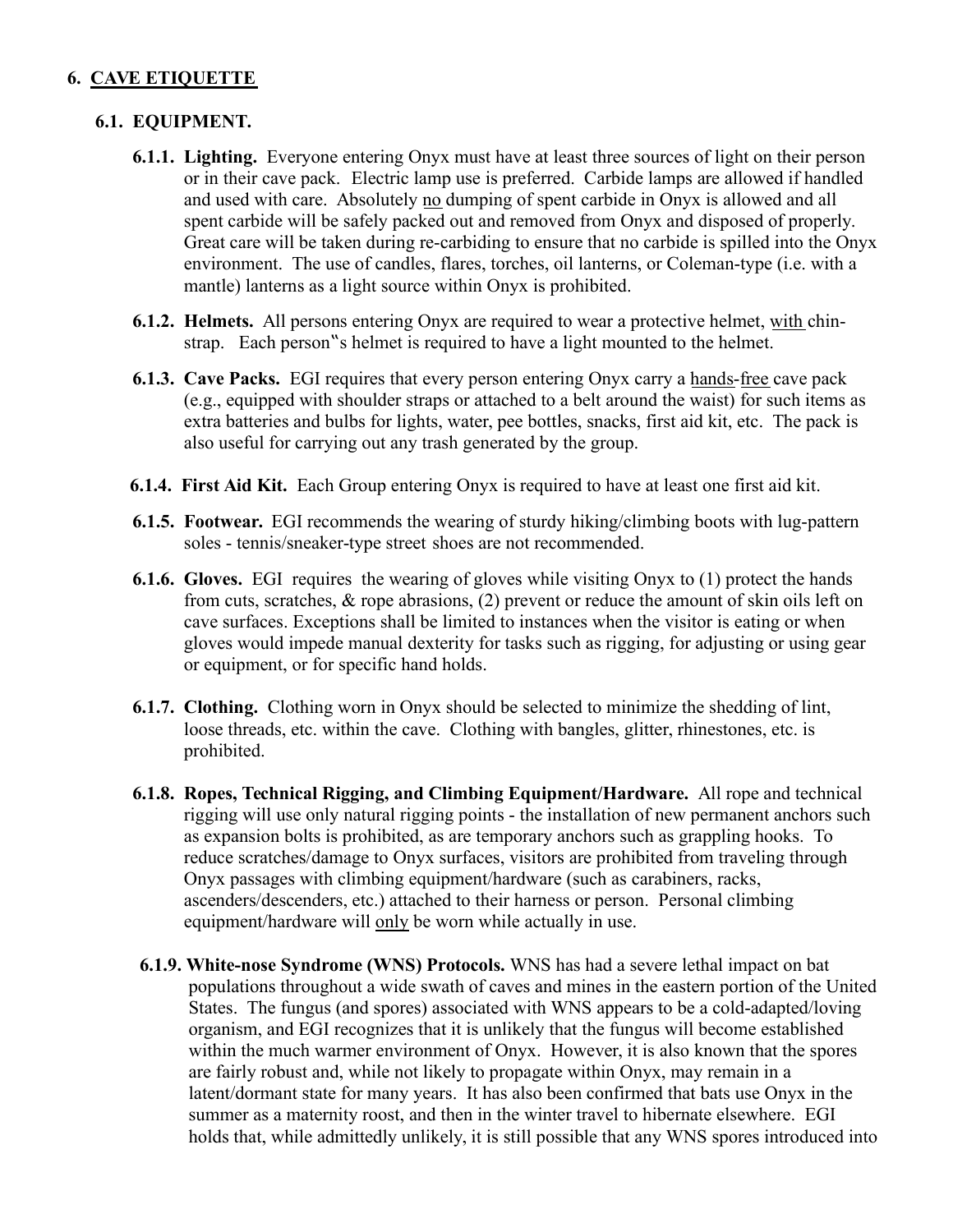Onyx could be either (1) picked up by these bats and possibly transported to their winter hibernacula, or (2) be picked up on the clothing/equipment of human visitors and then be subsequently introduced into other caves in Arizona where the winter conditions or higher overall cave elevation produces conditions conducive to spore growth. Therefore, to help prevent the inadvertent introduction of any latent spores into the Onyx environment, EGI has determined that these WNS protocols are necessary.

- **6.1.9.1**. Effective 5/1/2012, NO equipment which has been used in a cave, mine, or bat roost environment east of the main New Mexico/Texas border (being that line of longitude 103°W extending north and south) after 1 April 2005 may be used in Onyx Cave. This includes helmets, lights, packs (and contents), climbing ropes & hardware, clothing, and boots.
- **6.1.9.2**. Equipment used west of the New Mexico/Texas border and extended line, including western Colorado and western South Dakota, must be decontaminated following the most current protocols established by the U.S. Fish and Wildlife Service and adopted by the U.S. Forest Service.
- **6.1.9.3.** Equipment used only within 10 miles of Onyx Cave need not be decontaminated, but clean caving practices (to remove dirt and mud and prevent the spread of microorganisms from cave to cave) should be applied.
- **6.1.9.4.** In cases where visitors from outside Arizona don "t have gear/equipment that qualifies for use in Onyx, EGI will attempt to make available some EGI owned loaner gear.
- **6.1.9.5.** This policy will be reviewed annually, or as new WNS data (including range extension data) becomes available, and adjustments made as deemed appropriate.

#### **6.2. TRAILS, TRAVEL, AND ACTIVITY RESTRICTIONS.**

- **6.2.1. Onyx Cave Gate.** The gate must be kept locked during the group s visit, and upon exiting the Cave. In case of emergency, the upper bar can be removed from inside the cave. The Trip Leader shall ensure safe keeping of the key at all times while within Onyx.
- **6.2.2. Group Movement through the Cave.** To preclude groups from crowding up at such places as the "Gorge", each group will wait 60 minutes before following the previous group into the cave. Once inside, the separate groups are not to join up anywhere in the cave, travel together, or switch members. While taveling through the cave "s passages, visitors are expected to limit their footsteps to the middle of the previously well-established trail, and are urged to be mindful that their carelessly-placed footsteps can leave muddy bootprints over a delicate and pristine surface. Likewise, a muddy hand may leave an ugly blemish on a beautiful wall or formation. While in Onyx, visitors are expected to adhere to the concepts of: "*CAVE SOFTLY"* and *"LEAVE NO TRACE".*
- **6.2.3. Trail Marking.** The use of string to mark the trail in Onyx is prohibited, and any other non permanent method of trail marking (such as plastic flagging tape, reflectors, etc.) shall not damage or mark the cave and shall be completely removed as the group leaves the cave. The use of paint, chalk, or any other form of permanent sign or arrow to mark the trail in Onyx is prohibited.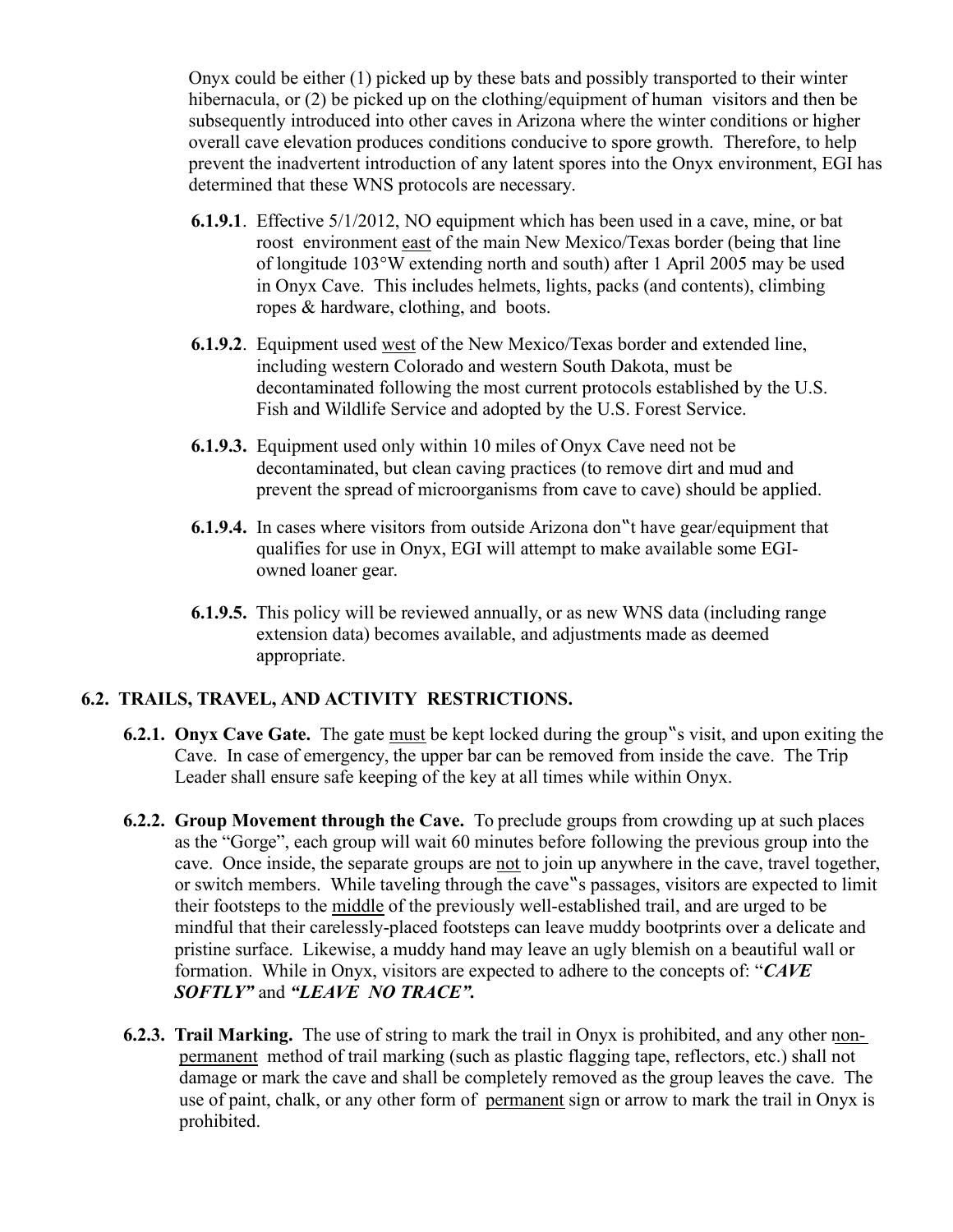- **6.2.4. Access Restrictions.** There may be areas within Onyx, by virtue of their uniqueness, fragility, biological, paleontological, or historical significance, etc., that EGI has deemed it necessary to restrict access. These restricted areas will be marked-off and are not to be entered. These areas may be marked-/cordoned-off by surveyor"s tape, plastic cones, plastic cutlery, or by other means. Visitors to Onyx are to respect and to abide by these restrictions and are prohibited from entering any cordoned-off area.
- **6.2.4. Mud Chutes.** To reduce the tracking of mud throughout the rest of Onyx, any group planning to visit the "Mud Chutes" section of Onyx is required to: (1) notify the EGI Conservation Chair prior to entering Onyx; (2) bring along a change of clean clothing and clean boots (or means to clean the mud from the original boots); (3) change into the clean clothing/boots and to pack up the muddy clothing/boots before re-entering the rest of the cave.
- **6.3. MEALS/EATING.** As mold tends to form on any organic material in a cave environment, great care must be taken whenever food or snacks are consumed while in Onyx. To prevent the dropping of crumbs or food particles, always eat over the opening of a large plastic bag, or at least over the opening of your cave pack. Do not eat "on the move" while traveling through Onyx.

#### **6.4. WASTE DISPOSAL.**

- **6.4.1. Trash disposal.** Littering is strictly prohibited; all visitors will carefully pack and remove their trash/litter from Onyx and dispose of it in a proper receptacle. If any litter is found that was left by a previous Group, EGI asks that (1) the litter be packed up and removed from the cave, and (2) the littering be reported to the Conservation Chair.
- **6.4.2. Human Waste Disposal.** The voiding of urine and/or solid waste into the Onyx environment is prohibited. Each person will carry a "pee bottle" and a sturdy bag/container for solid waste in their pack for use in the cave. Care must be taken to ensure that no waste comes into contact with any Onyx surface. All waste must be packed out and removed from the cave, and then disposed of properly (e.g., not in camping areas).
- **6***.***5.****SPITTING.** The spitting of saliva or any other liquid while in Onyx is prohibited.
- **6.6. SMOKING.** The smoking or use of any tobacco product (cigarettes, cigars, pipes, snuff, chewing tobacco, etc.) or any other material (to include electronic cigarettes) within Onyx is prohibited.
- **6.7. ALCOHOL/INTOXICANTS.** The consumption or use of any alcoholic beverage, or any form of illegal drug/intoxicant within Onyx is prohibited. It is the Trip Leader "s responsibility to not allow any member of his/her Group who is in any way inebriated, drunk, or intoxicated to enter Onyx.
- **6.8. COSMETICS, LOTIONS, AEROSOLS, ETC.** While in Onyx Cave, the use or release of any foreign chemical or scent (such as cosmetics, lotions, aerosols, insect repellents, sun block, etc.) into the Onyx environment is prohibited.
- **6.9. GLASS BOTTLES/CONTAINERS.** Glass bottles or containers are prohibited.
- **6.10. FIREARMS AND FIREWORKS.** The firing or discharge of any type of firearm or firework in Onyx is prohibited.
- **6.11. FIRES.** Wood fires within any part of Onyx, to include the entrance area, are prohibited.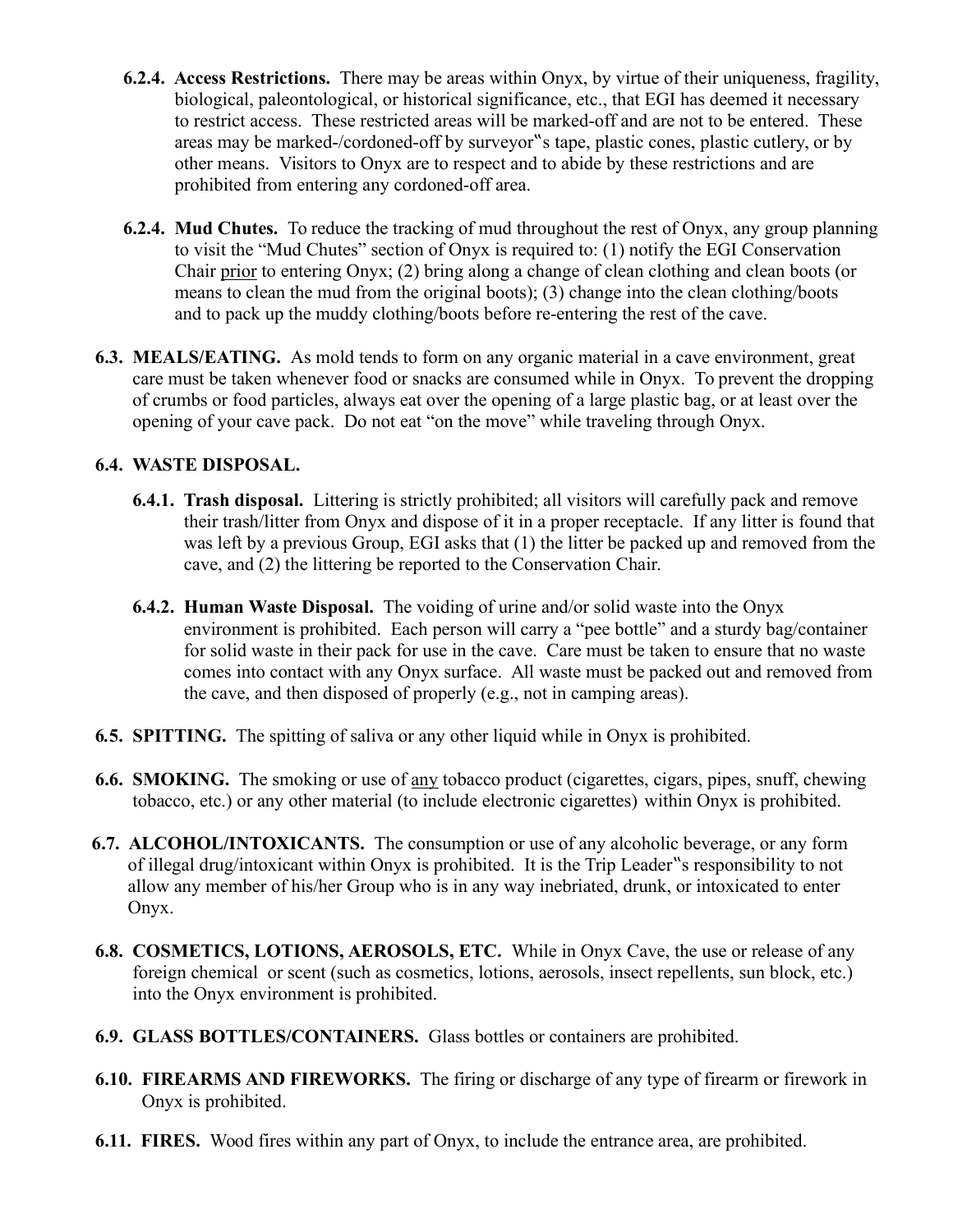- **6.12. BIVOUACKING.** Any overnight camping or bivouacs within Onyx past the entrance gate will require advanced written permission from the BoD. No BoD permission is required for camping/bivouacking in Onyx Annex.
- **6.13. DIGS/EXCAVATIONS.** Any digging or excavating in Onyx for any purpose, to include digging for the purpose of revealing new passage, is prohibited without the express written approval of the BoD.
- **6.14. PETS.** Pets are prohibited in Onyx.
- **6.15. PHOTOGRAPHY.** By signing the Onyx Permit, all visitors entering Onyx agree that photos taken in Onyx, and written description and comments about photos, will not be published or distributed by any method (hard copy, email, social media, etc.) with the cave name or location attached. Remove all location metadata (i.e. longitude/latitude) from digital photographs before posting or distributing any photo.

#### **7. SAFETY**

- **7.1. MAJOR ACCIDENT.** In the event of serious injury or other major accident/emergency while in Onyx, call 911, which will bring the Santa Cruz County Sheriff"s Department, and likely SARA. After resolution of the emergency, the Trip Leader will contact the Conservation Chair as soon as possible and provide a report detailing the scope and possible causes of the accident/emergency.
- **7.2. MINOR ACCIDENT/INCIDENT.** In the event of a minor accident/incident while in Onyx, (such as sprains, cuts, minor falls, getting lost, etc.), the Trip Leader will contact the Conservation Chair as soon as possible and provide a report detailing the incident. This report is required even if the group was able to self-rescue and/or exit Onyx without outside assistance.

#### **8. CONSERVATION**

- **8.1. GRAFFITI.** The writing, marking, or placing of words, names, arrows, or any other type of graffiti on any wall, ceiling or surface within Onyx is prohibited. It is also illegal (see paragraph 8.5.) and could result in fines and/or imprisonment.
- **8.2. MUD SCULPTURES/SCRIBING.** The creation of sculptures or figures out of mud, or any other form of scribing, furrowing, or marring any mud surface, is prohibited.
- **8.3. THROWN MATERIALS.** The throwing of mud, mud balls, or any other kind of material within Onyx is prohibited.
- **8.4. WILDLIFE.** The deliberate disturbance of any wildlife within Onyx, be it vertebrate, invertebrate, or plant, is prohibited. It is also illegal (see paragraph 8.5. below) and could result in fines and/or imprisonment. Bats within Onyx are a special concern. Disturbing bats within or at the entrance to Onyx is prohibited. Visitors encountering roosting bats should immediately become quiet, avoid shining lights on or near the bats, not approach any closer, and quickly leave the area. If a few flying bats are encountered, visitors should avoid shining lights near or at the bats, and quietly give the bats room to fly by. If 5 or more flying bats are encountered in an area (about 30 feet), it is likely the visitors have disturbed a colony of roosting bats and the visitors should quickly and quietly leave the area. Photographing bats is prohibited unless prior approval is obtained by the BoD. The BoD will determine the time period for which permission is granted (e.g., 1 trip per season). If bats are encountered, the Trip Leader is requested to provide written details (date, location, description of observations, etc.) to the Key Holder when the key is returned, or send them to the Conservation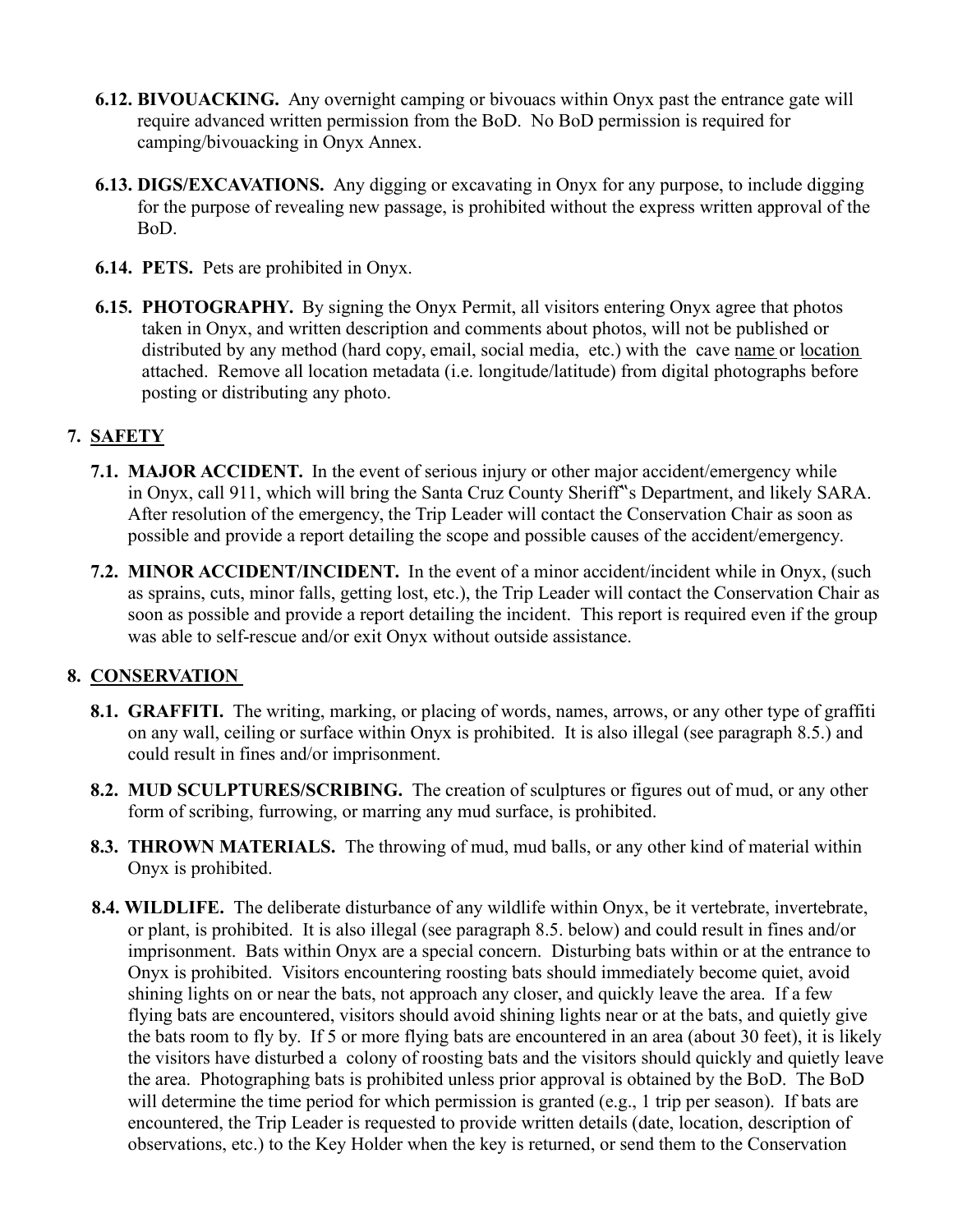Chair within one (1) week of the trip.

 **8.5. ARIZONA CAVE LAW.** In accordance with the Arizona Cave Law (here quoted), any form of damage or vandalism within Onyx is prohibited.

 "Relating to Crimes: PROHIBITING, DEFACING OR DAMAGING OF CAVE: PROVIDING A PENALTY, AND AMENDING TITLE 13, CHAPTER 3, ARTICLE 14, ARIZONA REVISED STATUES, BY ADDING SECTION 13-1025.

 Be it enacted by the legislature of the State of Arizona: Section 1. Title 13, Chapter 3, Article 14, Arizona Revised Statutes, is amended by adding section 13-1025, to read:

13-1025. Defacing or damaging caves or caverns.

- A. IT SHALL BE UNLAWFUL FOR ANY PERSON, WITHOUT THE PRIOR PERMISSION OF THE OWNER, TO WILLFULLY OR KNOWINGLY COMMIT ANY OF THE FOLLOWING:
	- 1. BREAK, BREAK OFF, CRACK, CARVE UPON, WRITE OR OTHERWISE MARK UPON, OR IN ANY MANNER DESTROY, MUTILATE, INJURE, DEFACE, REMOVE, DISPLACE, MAR OR HARM ANY NATURAL MATERIAL FOUND IN ANY CAVE OR CAVERN, SUCH AS STALACTITES, STALAGMITES, HELICTITES, ANTHODITES, GYPSUM FLOWERS OR NEEDLES, FLOWSTONE, DRAPERIES, COLUMNS, OR OTHER SIMILAR CRYSTALLINE MINERAL FORMATIONS.
	- 2. KILL, HARM, OR DISTURB PLANT OR ANIMAL LIFE FOUND THEREIN.
	- 3. DISTURB OR ALTER THE NATURAL CONDITION OF SUCH CAVE OR **CAVERN**
	- 4. BREAK, FORCE, TAMPER WITH, REMOVE, OR OTHERWISE DISTURB A LOCK, GATE, DOOR, OR OTHER STRUCTURE OR OBSTRUCTION DESIGNATED TO PREVENT ENTRANCE TO A CAVE OR CAVERN, WITHOUT THE PERMISSION OF THE OWNER THEREOF, WHETHER OR NOT ENTRANCE IS GAINED.
- B. ANY VIOLATION OF THIS SECTION SHALL BE PUNISHED BY A FINE OF NOT MORE THAN FIVE HUNDRED DOLLARS, BY IMPRISONMENT IN THE COUNTY JAIL FOR NOT MORE THAN TWELVE MONTHS, OR BOTH."
- **8.6. REPORTING DAMAGE.** Any person visiting Onyx who notices any apparently new damage or littering is asked to immediately contact the Conservation Chair and provide details of the incident.

#### **9. CAVE MANAGEMENT**

- **9.1. ONYX MAP.** For any group to properly manage a resource such as Onyx, a fairly detailed map is necessary. EGI has initiated a program to survey Onyx and draft the necessary map. Mapping in Onyx requires BoD permission; unauthorized "wildcat" mapping is prohibited.
- **9.2. PHOTO MONITORING.** In order to monitor condition of trails, speleothem breakage, cave restoration projects, and other aspects of the cave interior, EGI will develop a written plan (added as an appendix to this management plan), to photographically record this type of information. This photographic record will aid in developing corrective or preventive procedures.
- **9.3. ONYX CAVE DATA BASE.** As an important tool in tracking visitation into Onyx, EGI will maintain an up-to-date computerized record of all visitors.
- **9.4. CAVE CLEANUP, MAINTENANCE, AND RESTORATION.** EGI will develop a written plan (added as an appendix to this management plan) covering policies and methods for Onyx cave cleanup, maintenance, and restoration.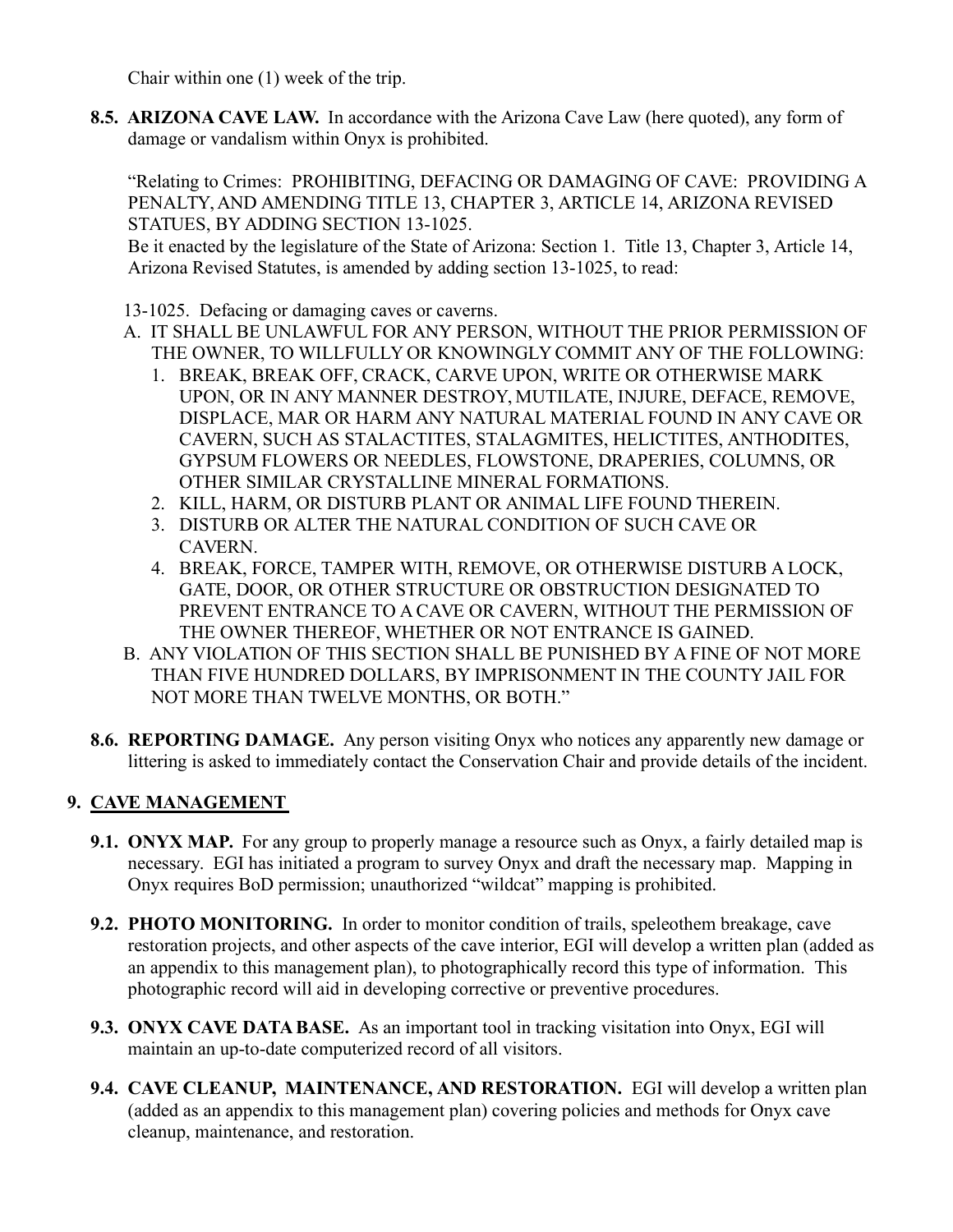**9.5. BIOLOGICAL INVENTORY.** To better understand, manage, and protect the resource, EGI will initiate a Biological Inventory of the animals (both vertebrate and invertebrate) and plants/molds/fungi, etc. within Onyx Cave.

#### **10. SCIENTIFIC RESEARCH**

 Onyx has numerous research opportunities in a number of fields, and EGI encourages research that will further the science of speleology. Qualified groups or individuals who wish to pursue some investigation in Onyx are invited to submit their proposal to the BoD for approval. Prior to any activity within Onyx, the principal investigator must submit this research proposal to the BoD, listing the goals of the investigation, the methods employed, number of personnel requiring entry, and the probable time duration of the investigation. Additionally, the BoD will likely request that the principal investigator submit a resume of his/her vocational, avocational, or academic credentials pertinent to the desired area of study. This opportunity is not limited to professionals; graduate students and non-professional research workers are also welcome to apply. Because of conservation considerations, research personnel unfamiliar with the underground environment of Onyx would be required to make one or more orientation trip(s) with EGI members. Once the active investigation in Onyx begins, after each visit into Onyx a brief report listing the personnel, the time of entry and exit, the areas in Onyx visited, and a short synopsis of the research activity conducted will be submitted to the BoD.

#### **11. ACKNOWLEDGEMENTS**

Since the earliest days of EGI"s lease, numerous workers have contributed to the development and evolution of EGI"s policies and procedures for the management of Onyx Cave. These workers include: Rick Day, Eric Means, Roland Browne, Marty Wiggins, Elaine Garifine, Steve Holland, Marion Vittetoe, Scott Gibson, Randy Gruss, Jerry Orcutt, Dave Hamer, and many, many others. EGI and Onyx Cave are indebted to them and this document is a continuation of their fine work. EGI also wishes to thank the cavers who served on the 1996-1997 Onyx Management Plan Committee. Without their experience, insight, and dedication, this document could not have been produced.

The 1996-1997 Onyx Management Plan Committee members were:

| Dave Hamer           | Phyllis Hamer  | <b>Steve Smith</b> | Sue King     | Dennis O"Sullivan  |
|----------------------|----------------|--------------------|--------------|--------------------|
| <b>Steve Daniels</b> | Lang Brod      | Dave Brown         | Jerry Orcutt | Rebecca O"Sullivan |
| Roland Browne        | Andy Menhenett |                    |              |                    |

The 2011-2012 Onyx Management Plan Revision Committee members were:

| Sandy Wolf         | Dave Dalton  | Jerry Isaman | Phill Benjamin | Sarah Stephenson |
|--------------------|--------------|--------------|----------------|------------------|
| Norm Ostensoe      | Sarah Truebe | Steve Smith  | Travis Feltman | Linda Isaman     |
| Rebecca O'Sullivan |              |              |                |                  |

The 2012-2013 Onyx Management Plan Revision Committee members were:

| Dave Dalton    | Steve Smith      | Sandy Wolf | <b>Marion Vittetoe</b> | Andy Moreland |
|----------------|------------------|------------|------------------------|---------------|
| Phill Benjamin | Sarah Stephenson | Peter Lipa | Dylan Bixby            | Bob Zimmerman |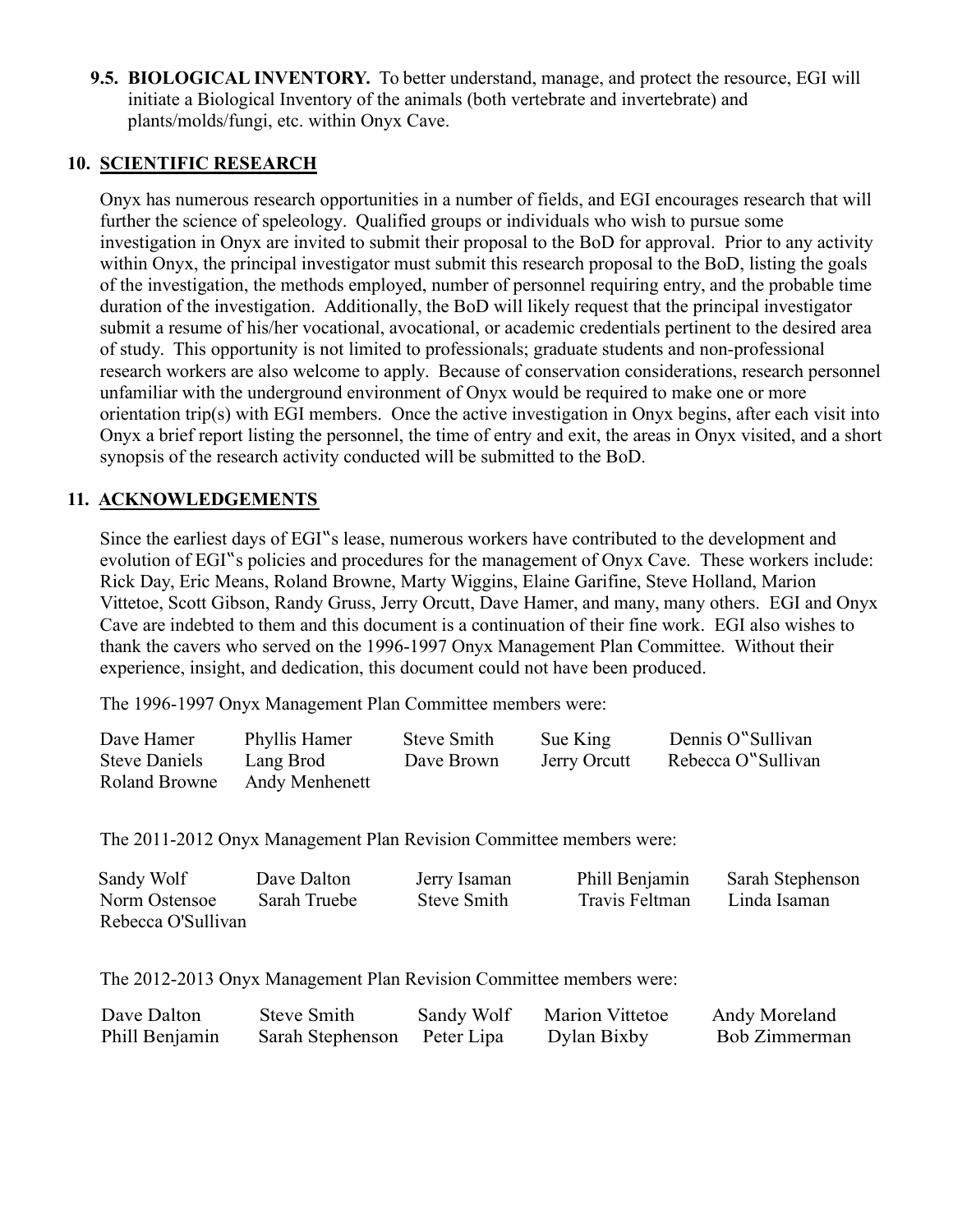### **The Escabrosa Grotto, Incof the National Speleological Society**

### **Onyx Cave Trip Leader Briefing Guide**

- **1. PURPOSE.** Escabrosa Grotto, Inc. (EGI) is dedicated to preserving and protecting the delicate natural ecosystem that is Onyx, while still allowing reasonable entry for recreation, exploration, and research. The information within this Briefing Guide has been extracted from a larger document entitled Policies and Procedures for the Protection and Management of the Onyx Cave EcosystemAny Trip Leader who will lead a trip into Onyx Cave is required to:
	- (1) read and be familiar with the larger Policies and Procedures document mentioned above, **and**
	- $(2)$  read this Briefing Guide (beginning with this paragraph 1.) to his/her group before entering the cave.
- **2. ONYX CAVE.** Onyx is a moderately large cave in Santa Cruz County, Arizona, with about two miles of total passage. It is primarily horizontal, but has some verticality with a number of pits up to 150 feet deep. At least minimal caving knowledge and climbing skills are required to safely travel through the cave.
- **3. ASSUMPTION OF RISK.** EGI carries no liability insurance and will not assume responsibility for the safety of visitors entering Onyx – **thus it is the individual responsibility of every Onyx visitor to obtain adequate equipment and proper training before entering Onyx Cave.**
- **4. PENALTIES.** Violations of any of the rules and policies EGI has established for Onyx Cave may result in forfeiture of future access privileges into Onyx Cave.
- **5. TRIP LEADER.** The Trip Leader is the most important member of any group entering Onyx, and by agreeing to serve as Trip Leader, must also agree to accept the numerous responsibilities that come with the role. By signing the Onyx Cave Permit and accepting the Onyx gate key, the Trip Leader is attesting to possessing sufficient caving skill and knowledge to assure the safety of his/her group and the preservation of the cave. The Trip Leader shall be a participating member of the group entering the cave, and shall be held responsible for the actions of his/her group while the group is in Onyx. It is also required that members of the group follow the guidance and judgment of their respective Trip Leader while in Onyx Cave.

#### **6. EQUIPMENT.**

- **6.1. Lighting.** Everyone must have at least three approved (see management policy) sources of light on their person or in their cave pack.
- **6.2. Helmets.** Everyone is required to wear a protective helmet, with chin-strap, and with a mounted head light.
- **6.3. Cave Packs.** Every person entering Onyx will carry a hands-free cave pack (e.g., equipped with shoulder straps or attached to a belt around the waist) for water, snacks, pee bottle, and other supplies & equipment.
- **6.4. First Aid Kit.** Each Group entering Onyx is required to have at least one first aid kit.
- **6.5. Footwear.** EGI recommends the wearing of sturdy hiking/climbing boots with lug-pattern soles tennis/sneaker-type street shoes are not recommended.
- **6.6. Gloves.** EGI requires wearing gloves to: (1) protect the hands from cuts, scratches, & rope abrasions, and (2) reduce the amount of skin oils left on cave surfaces (see 6.1.6. in policy).
- **6.7. Clothing.** Clothing worn in Onyx should be selected to minimize the shedding of lint, loose threads, etc. within the cave. Clothing with bangles, glitter, rhinestones, etc. is prohibited.
- **6.8. Ropes, Technical Rigging and Climbing Equipment/Hardware.** All rope and technical rigging will use only natural rigging points; the installation of new permanent anchors such as expansion bolts is prohibited, as are temporary anchors such as grappling hooks. To reduce scratches/damage to Onyx surfaces, visitors are prohibited from traveling through Onyx passages with climbing equipment/hardware (such as carabiners, racks, ascenders/descenders, etc.) attached to their harness or person. Personal climbing equipment/hardware will only be worn while actually in use.
- **6.9. White-nose Syndrome Protocols.** No equipment (e.g., helmet, light, pack and contents, ropes, climbing gear, clothing, boots) that has been used in a cave, mine, or bat roost east of the New Mexico/Texas border (longitude 103° W extended north and south) after 1 April 2005 may be used in Onyx. Equipment used west of 103° W longitude must be decontaminated per the most current US Fish and Wildlife protocols. Equipment used only within 10 miles of Onyx need not be decontaminated; however, all gear and clothing should be clean before entering Onyx.